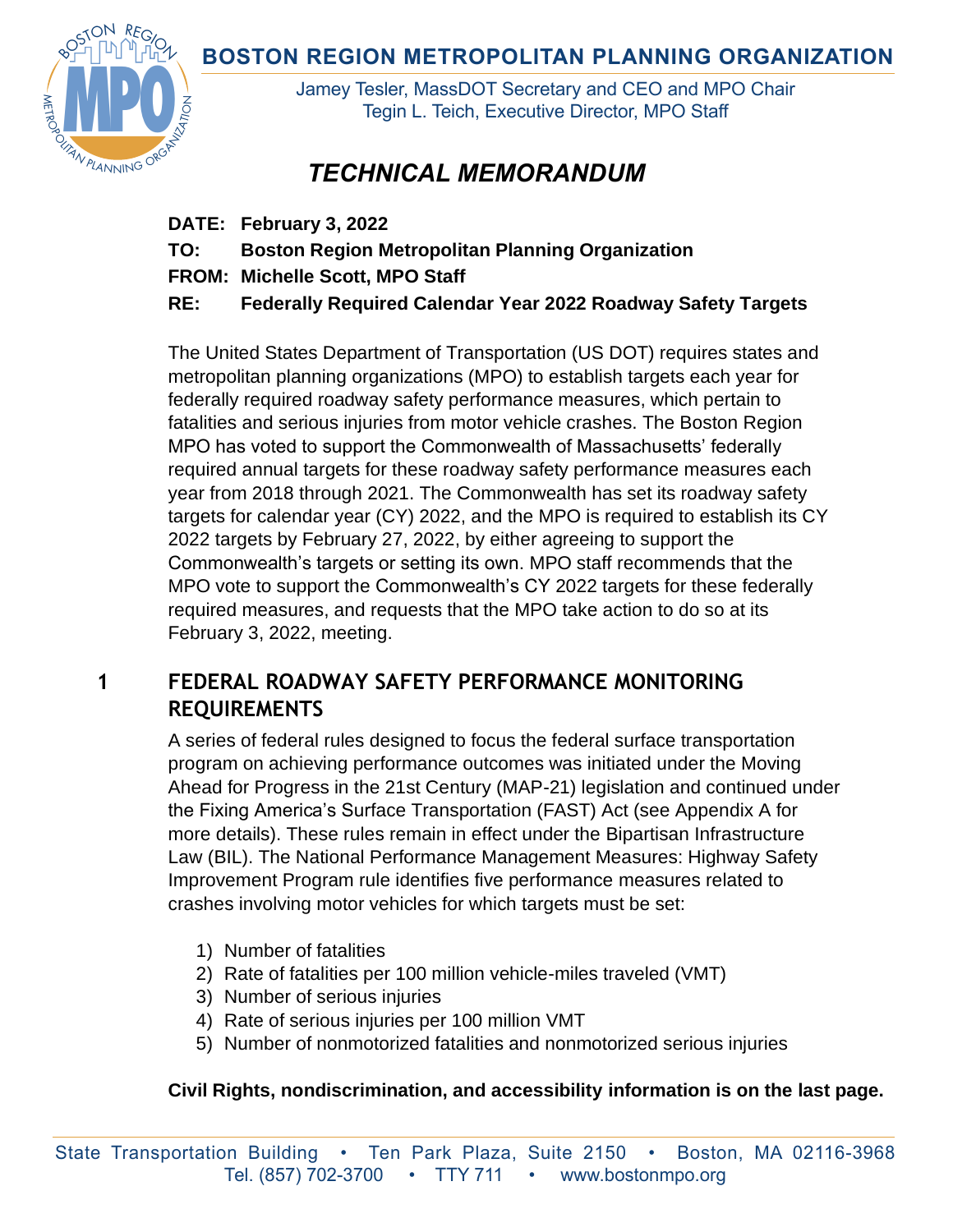The US DOT requires states to establish and report targets for these measures for the next calendar year by August 31 each year. MPOs have 180 days—no later than February 27 of the applicable calendar year—to establish their own targets using one of the following methods:

- *Supporting state targets.* Should the MPO select this option, it would agree to plan and program projects so that they contribute to accomplishing the Commonwealth's targets.
- *Setting quantifiable targets specific to the MPO region*. Should the MPO select this option, it would need to estimate VMT for all public roads in the MPO region and report the methods used to produce those estimates.

In either case, the MPO will need to coordinate with the Commonwealth when setting targets. It will also need to incorporate goals, objectives, measures, and targets from the Commonwealth's safety plans and processes into the MPO's planning process.

The MPO has reported on these roadway safety measures and targets, along with other performance measures and targets, in its current Long-Range Transportation Plan (LRTP), *Destination 2040*. In the LRTP, the MPO identified baseline values for these measures and listed recent MPO targets. The MPO provides similar information in the Transportation Improvement Program (TIP), along with descriptions of how projects programmed in the TIP may support improvements in these performance measures and progress toward achieving roadway safety targets.

### **2 PAST MASSACHUSETTS ROADWAY SAFETY PERFORMANCE TARGETS**

As previously mentioned, the Commonwealth has set targets for these federally required roadway safety performance measures for 2018 through 2021. The Federal Highway Administration (FHWA) encourages states to set targets that are "data-driven, realistic, and attainable," and that align with US DOT's performance management framework and legislative intent.<sup>1</sup> The Commonwealth has applied these principles when setting targets for these federally required measures.

<sup>1</sup> US Department of Transportation Federal Highway Administration. "State Safety Performance Targets." July 8, 2020. Accessed January 23, 2022, at [https://safety.fhwa.dot.gov/hsip/spm/state\\_safety\\_targets.](https://safety.fhwa.dot.gov/hsip/spm/state_safety_targets/)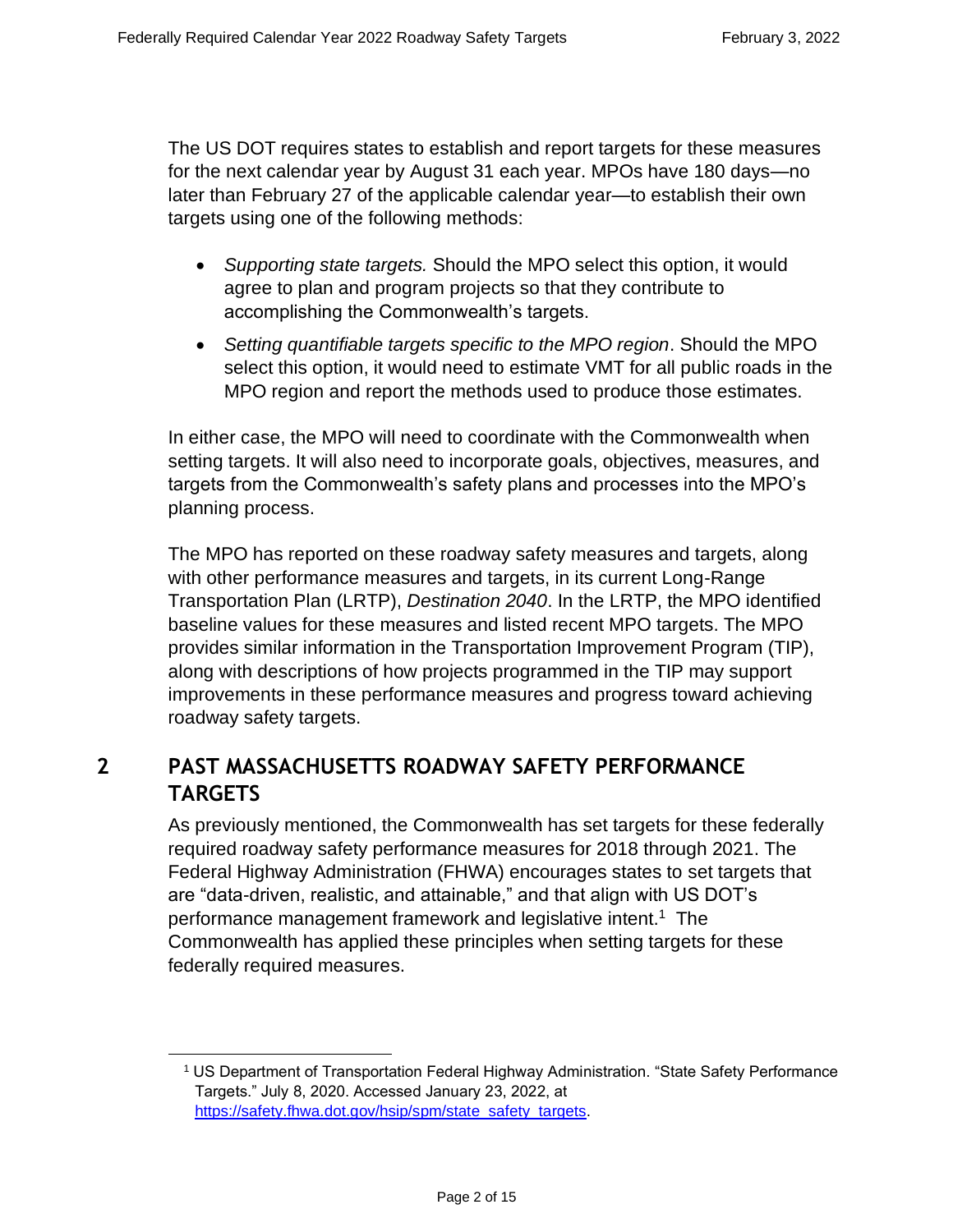Table 1 lists the Commonwealth's CY 2018 safety targets (set in 2017), CY 2019 targets (set in 2018), CY 2020 targets (set in 2019), and CY 2021 targets (set in 2020). Beyond these quantified targets, the Commonwealth has a long-term goal to eliminate fatalities and serious injuries on Massachusetts roadways. This goal is described in MassDOT's Tracker performance report card and in the Commonwealth's 2018 Strategic Highway Safety Plan (SHSP).<sup>2</sup> The 2018 SHSP also identifies interim goals that the Commonwealth will work toward to advance its long-term goal, and describes the planning, programming, and other strategies that the Commonwealth and partner entities can implement to improve safety outcomes. The Commonwealth is currently developing a new SHSP, which is expected to be complete by the end of 2022.

| for Roadway Safety Performance Measures |             |             |             |             |  |  |  |
|-----------------------------------------|-------------|-------------|-------------|-------------|--|--|--|
|                                         | 2018 Target | 2019 Target | 2020 Target | 2021 Target |  |  |  |
| <b>Performance Measure</b>              | (2014–18)   | (2015–19)   | (2016–20)   | (2017–21)   |  |  |  |
| <b>Number of Fatalities</b>             | 352.00      | 353.00      | 347.00      | 339.00      |  |  |  |
| Fatality Rate per 100M VMT              | 0.61        | 0.58        | 0.56        | 0.55        |  |  |  |
| Number of Serious Injuries              | 2,896.00    | 2,801.00    | 2,689.00    | 2,580.00    |  |  |  |
| Serious Injury Rate per 100M            |             |             |             |             |  |  |  |
| <b>VMT</b>                              | 5.01        | 4.37        | 4.30        | 4.23        |  |  |  |
| Number of Nonmotorized                  |             |             |             |             |  |  |  |
| <b>Fatalities and Serious Injuries</b>  | 540.80      | 541.00      | 505.40      | 506.00      |  |  |  |

#### **Table 1 Massachusetts CY 2018–21 Targets for Roadway Safety Performance Measures**

Note: Target values are expressed as five-year rolling annual averages.

CY = Calendar Year. M = Million. MA = Massachusetts. VMT = Vehicle-Miles Traveled.

Sources: Commonwealth of Massachusetts and Boston Region MPO Staff.

The FHWA assesses each state's performance regarding its targets as data become available to determine whether the state has made significant progress toward meeting its performance targets. To make significant progress, a state must meet four out of the five roadway safety performance targets or have actual performance better than the baseline for those measures. Should a state not make significant progress, the FHWA will limit that state's flexibility when spending federal transportation dollars to direct funding toward projects and initiatives that would improve roadway safety. $3$  The FHWA conducted a

<sup>2</sup> Massachusetts Department of Transportation. "MassDOT Tracker 2020." Accessed January 21, 2021, at [https://www.massdottracker.com/wp/.](https://www.massdottracker.com/wp/) Massachusetts Department of Transportation. *Massachusetts Strategic Highway Safety Plan.* Accessed January 22, 2022, at [https://www.mass.gov/doc/massachusetts-shsp-2018/download,](https://www.mass.gov/doc/massachusetts-shsp-2018/download) page i.

<sup>&</sup>lt;sup>3</sup> For more details on the response required of states when the FHWA determines they have not met or made significant progress towards its safety performance targets, see the following: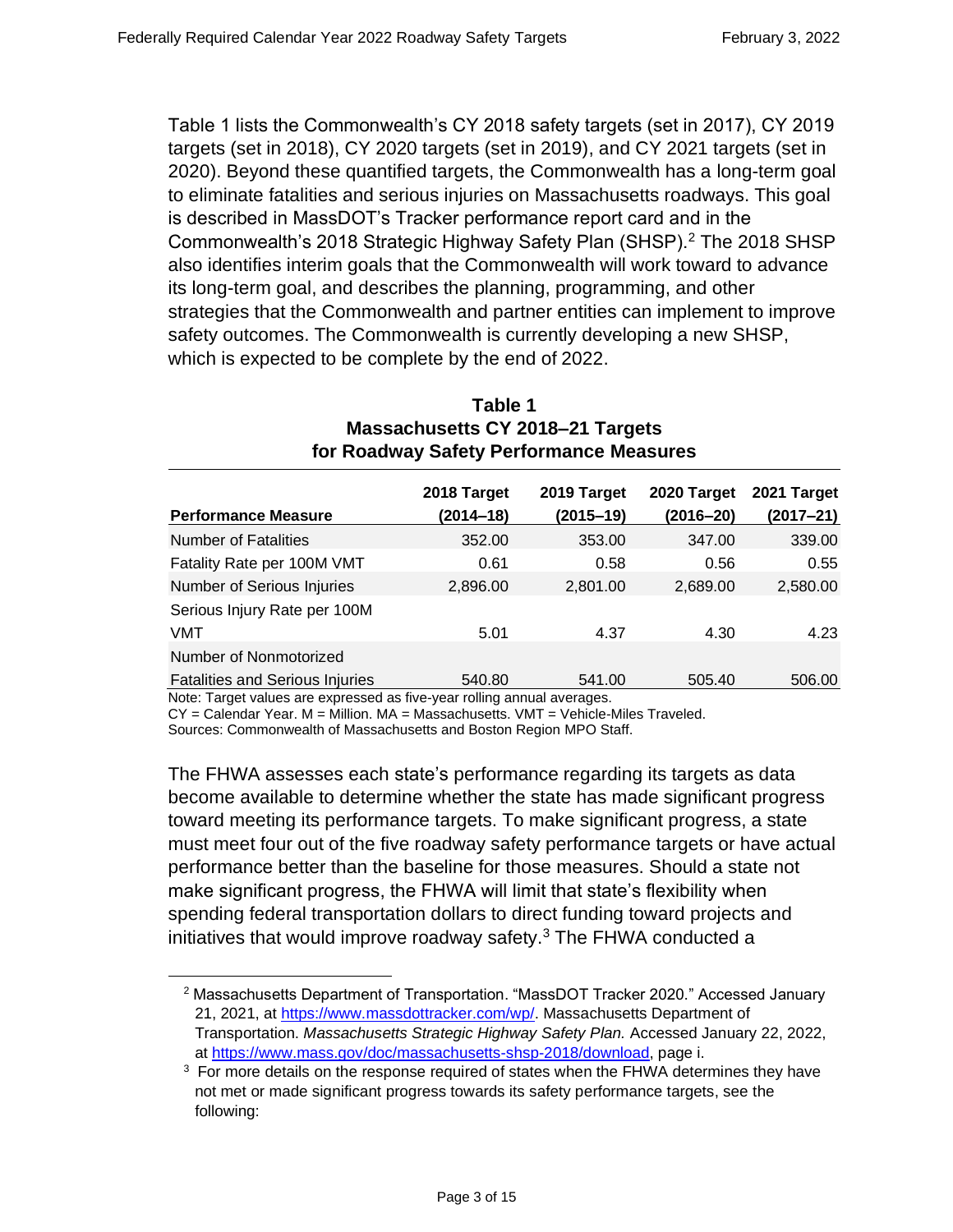significant progress determination for the Commonwealth's 2018 roadway safety targets in 2020 and found that the Commonwealth had met or exceeded four of its targets and performed better than the baseline value for a fifth measure (number of fatalities). More details are available in the February 2021 memorandum titled "Federally Required Calendar Year 2021 Safety Targets."<sup>4</sup>

In 2021, the FHWA determined it had sufficient data to assess state performance against CY 2019 roadway safety performance targets and conducted a similar evaluation. For Massachusetts, the FHWA compared the 2018 target for each measure (which reflected a 2015–19 rolling annual average) to baseline values for that measure (the 2013–17 rolling annual average) and the outcome for that measure (actual 2015–19 rolling annual average, based on US DOT data).<sup>5</sup> Table 2 summarizes the FHWA's assessment of Massachusetts's performance against CY 2019 performance targets. For three of the measures, Massachusetts' performance met or was better than the CY 2019 target. While the actual 2015–19 averages for the number of fatalities and the rate of serious injuries were not better than the targets set for those measures, performance was better than the baseline (2013–17 average) in each case. As a result, the FHWA determined that Massachusetts made significant progress with respect to its CY 2019 performance targets.

US Department of Transportation Federal Highway Administration, "Met or Made Significant Progress Determination Fact Sheet," November 18, 2021. Accessed January 22, 2022, at [https://safety.fhwa.dot.gov/hsip/spm/pm\\_progress\\_fs.cfm.](https://safety.fhwa.dot.gov/hsip/spm/pm_progress_fs.cfm)

<sup>&</sup>lt;sup>4</sup> Boston Region Metropolitan Planning Organization Staff. "Federally Required Calendar Year 2021 Safety Targets." February 4, 2021. Available at [https://www.bostonmpo.org/data/pdf/programs/performance/CY2021-Federally-Required-](https://www.bostonmpo.org/data/pdf/programs/performance/CY2021-Federally-Required-Highway-Safety-Targets.pdf)[Highway-Safety-Targets.pdf.](https://www.bostonmpo.org/data/pdf/programs/performance/CY2021-Federally-Required-Highway-Safety-Targets.pdf)

 $^5$  US Department of Transportation Federal Highway Administration. "State Highway Safety Report (2019) – Massachusetts." May 26, 2021. Accessed January 22, 2022, at [https://www.fhwa.dot.gov/tpm/reporting/state/safety.cfm?state=Massachusetts.](https://www.fhwa.dot.gov/tpm/reporting/state/safety.cfm?state=Massachusetts)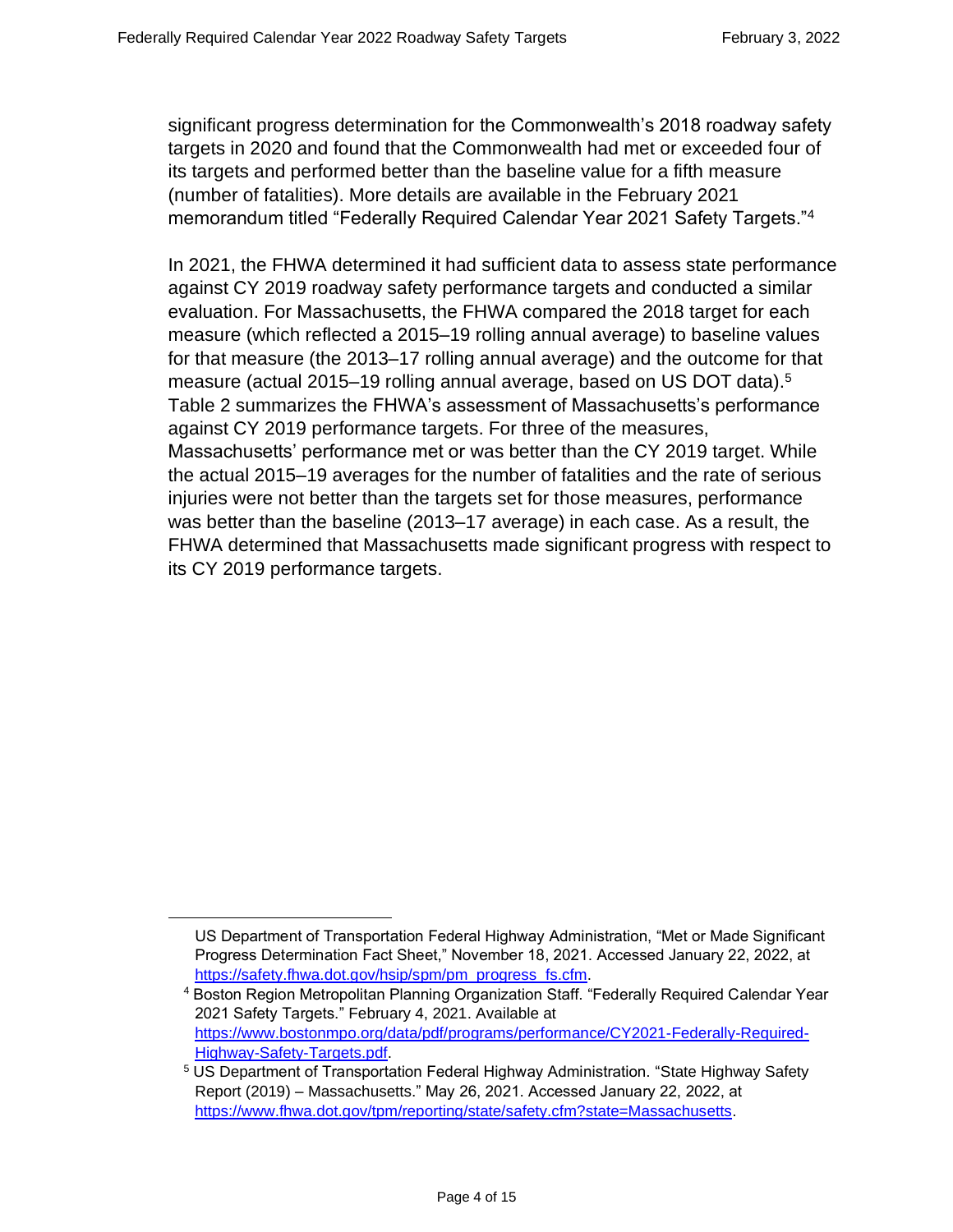| <b>Massachusetts CY 2019 Safety Performance Targets</b> |             |             |                 |                 |                    |  |  |  |
|---------------------------------------------------------|-------------|-------------|-----------------|-----------------|--------------------|--|--|--|
|                                                         |             |             |                 |                 | <b>Outcome</b>     |  |  |  |
|                                                         | $2015 - 19$ | $2015 - 19$ | <b>Target</b>   | $2013 - 17$     | <b>Better than</b> |  |  |  |
| <b>Performance Measure</b>                              | Target      | Outcome*    | <b>Achieved</b> | <b>Baseline</b> | <b>Baseline</b>    |  |  |  |
| <b>Number of Fatalities</b>                             | 353.0       | 353.4       | N <sub>0</sub>  | 356.6           | <b>Yes</b>         |  |  |  |
| Fatality Rate per 100M VMT                              | 0.580       | 0.560       | Yes             | 0.600           | <b>Yes</b>         |  |  |  |
| <b>Number of Serious Injuries</b>                       | 2,801.0     | 2,753.2     | Yes             | 2,943.0         | <b>Yes</b>         |  |  |  |
| Serious Injury Rate per 100M                            |             |             |                 |                 |                    |  |  |  |
| VMT                                                     | 4.37        | 4.38        | <b>No</b>       | 4.966           | Yes                |  |  |  |
| Number of Nonmotorized                                  |             |             |                 |                 |                    |  |  |  |
| <b>Fatalities and Serious Injuries</b>                  | 541.0       | 524.4       | Yes             | 545.8           | Yes                |  |  |  |

# **Table 2 US DOT Assessment of**

Notes: All baseline and target values for federally required performance measures are expressed as fiveyear rolling annual averages.

\* Data used to measure the 2015–19 outcomes was compiled by US DOT.

CY = Calendar Year. M = Million. MPO = Metropolitan Planning Organization. US DOT = US Department of Transportation. VMT = Vehicle-Miles Traveled.

Sources: Federal Highway Administration, Commonwealth of Massachusetts, and Boston Region MPO Staff.

The FHWA will not review MPO progress on these performance measures directly, and the MPO will neither be penalized for not achieving roadway safety targets nor rewarded for attaining them. During quadrennial certification reviews, the FHWA will examine how MPOs are implementing performance-based planning and programming principles and assess how MPOs are progressing toward their own targets or assisting the state in making progress toward its targets.

### **3 ROADWAY SAFETY PERFORMANCE TARGETS AND DATA**

### **3.1 Massachusetts CY 2022 Roadway Safety Performance Targets**

Roadway safety performance targets for CY 2022 will reflect a 2018–22 rolling annual average, as required by US DOT. When setting targets, the Commonwealth considered the following:

- Historic trends for these measures and their component metrics (such as annual VMT).
- Draft 2019 and 2020 values for these measures and their component metrics along with 2021 year-to-date estimates of these measures at the time of target setting (spring and summer 2021).
- Changes in travel behavior and traffic volumes in response to the COVID-19 pandemic, which were considered in VMT projections for CYs 2021 and 2022.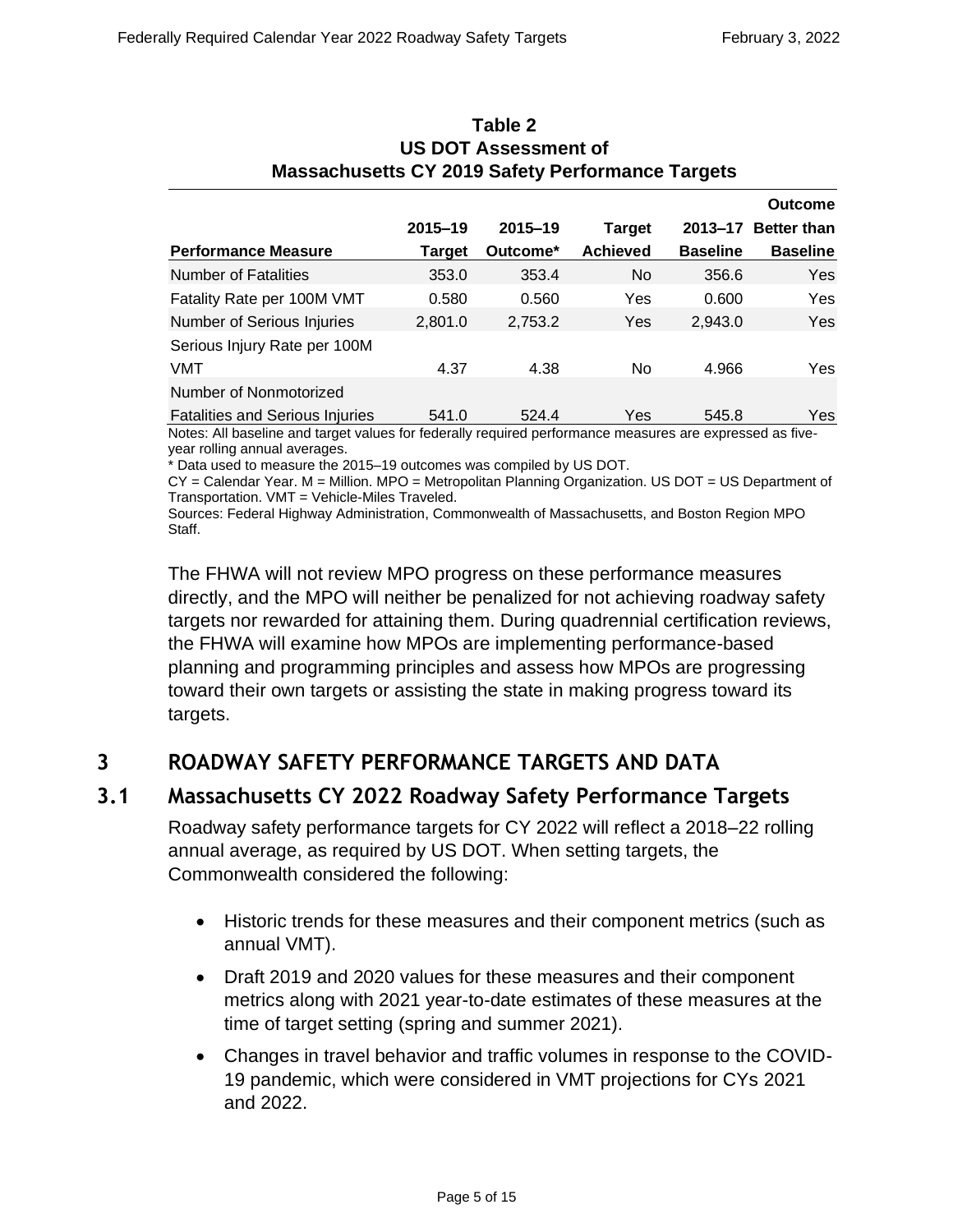- Implementation of changes to meet data-reporting requirements, particularly those that would help law enforcement agencies report injury severity more easily and in a more objective manner.
- Implementation of safety improvement policies and strategies, including those pertaining to engineering, enforcement, education, awareness, data collection, and emergency response. For example, MassDOT has adopted a speed management focus and safe systems focus, and it continues to implement strategies outlined in the 2018 Strategic Highway Safety Plan and the Statewide Bicycle and Pedestrian Plans.<sup>6</sup>
- The Commonwealth's long-term goals of eliminating fatalities and serious injuries on Massachusetts' roadways.

Table 3 shows the Commonwealth's CY 2022 roadway safety performance targets and reiterates the Commonwealth's long-term targets. Finally, the table notes the Commonwealth's long-term goal to eliminate fatalities and serious injuries on Massachusetts roadways.

|                                                                        | CY 2022 Target         | <b>MA Long-Term</b> |
|------------------------------------------------------------------------|------------------------|---------------------|
| <b>Performance Measure</b>                                             | $(2018 - 22$ Average)* | <b>Target</b>       |
| <b>Number of Fatalities</b>                                            | 340.00                 | 0.00                |
| Fatality Rate (per 100M VMT)                                           | 0.56                   | 0.00                |
| <b>Number of Serious Injuries</b>                                      | 2,504.00               | 0.00                |
| Serious Injury Rate (per 100M VMT)                                     | 4.11                   | 0.00                |
| Number of Nonmotorized Fatalities and                                  |                        |                     |
| Serious Injuries                                                       | 471.00                 | 0.00                |
| * This target value is expressed as a five year relling appual average |                        |                     |

### **Table 3 Massachusetts CY 2022 Safety Performance Targets**

This target value is expressed as a five-year rolling annual average.

 $CY =$  Calendar Year. M = Million. MA = Massachusetts. MPO = Metropolitan Planning Organization. VMT = Vehicle-Miles Traveled.

Sources: Federal Highway Administration, Commonwealth of Massachusetts, and Boston Region MPO Staff.

### **3.2 Performance Measure-Specific Data and Target Setting Methodologies**

Figures 1 through 5 display actual and draft data, projections, and CY 2022 targets for Massachusetts for each of the roadway safety performance measures. These figures show information that was available in spring and summer 2021, when the Commonwealth was setting CY 2022 targets. These figures also show

 $6$  The Commonwealth's resources on speed management are available at https://www.mass.gov/safe-speeds. The Massachusetts Bicycle and Pedestrian Plans are available at [https://www.mass.gov/statewide-plans.](https://www.mass.gov/statewide-plans) To learn more about safe systems, visit [https://safety.fhwa.dot.gov/zerodeaths/zero\\_deaths\\_vision.cfm.](https://safety.fhwa.dot.gov/zerodeaths/zero_deaths_vision.cfm)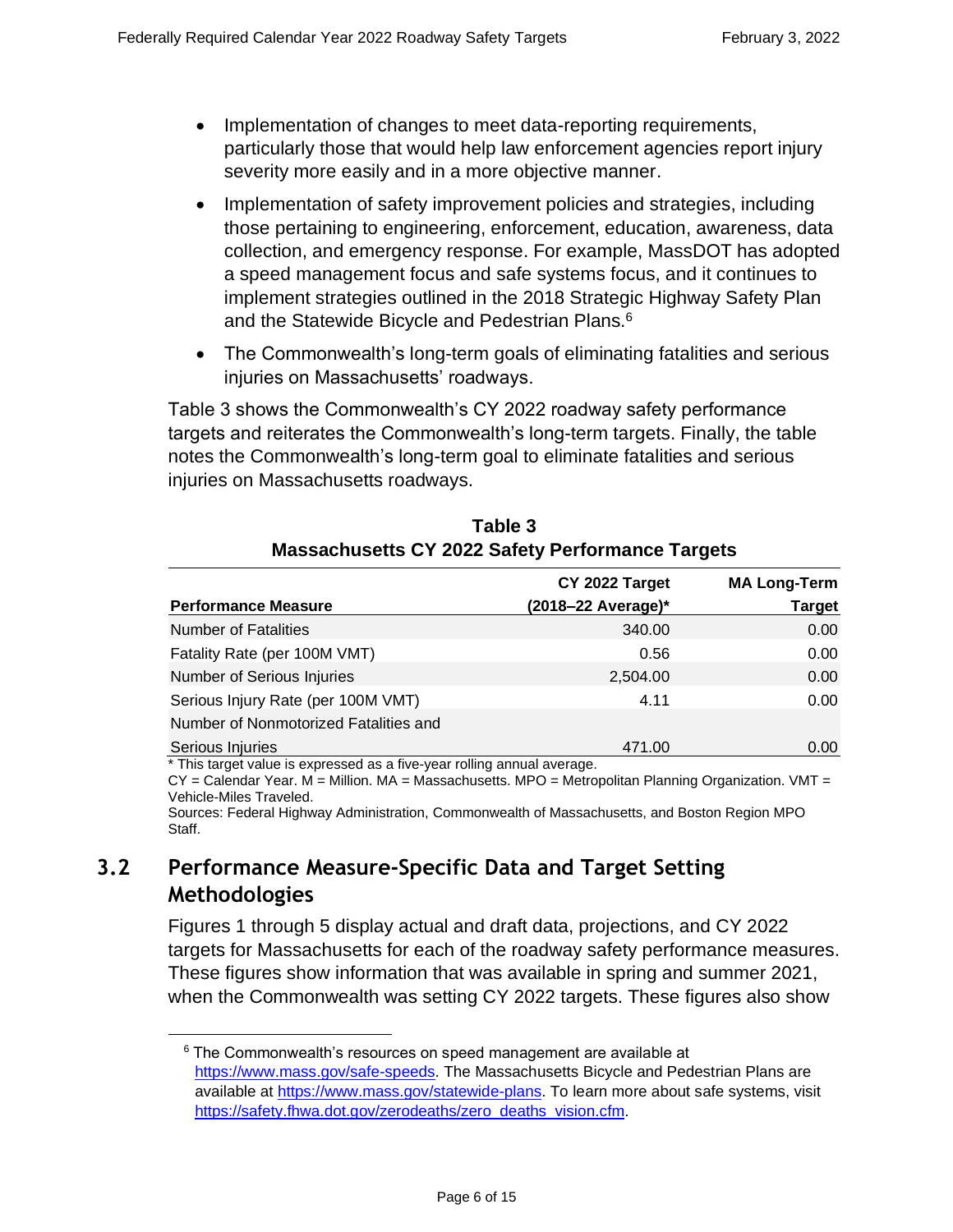actual and draft data for the Boston region. Supplementary data are available in Appendix B. Additional crash data can be explored using MassDOT's web-based IMPACT crash data analysis tools.<sup>7</sup>

Figure 1 shows data, projections, and the Commonwealth's CY 2022 target for the number of fatalities. As shown in this chart and Figure 2, five-year rolling averages for fatality-oriented measures at both the Massachusetts level and the Boston region level through 2020 have decreased following a spike in fatalities in 2016. When developing projections and CY 2022 targets in spring and summer 2021, the Commonwealth chose not to incorporate fatality data from 2020, given the effects of the COVID-19 pandemic and related responses on travel behavior. Instead, the Commonwealth assumed that the number of fatalities from motor vehicle crashes that would occur in 2021 would equal the number that occurred in 2019 (336 fatalities). Next, the Commonwealth projected that fatalities would decrease by 2.5 percent between 2021 and 2022, to 328 fatalities. The Commonwealth set this percentage change because it reflected a reasonable but desirable percent change in annual fatalities. (Figure B-1 in Appendix B provides annual values for fatalities.) Using these projections, finalized fatality data for 2018, and draft data for 2019, the Commonwealth set a target average for 2018– 22 of 340 fatalities. As previously mentioned, this target has been set to meet federal roadway safety performance requirements, but the Commonwealth has an overarching goal of zero fatalities and injuries on Massachusetts' roadways.

<sup>7</sup> MassDOT's IMPACT crash data analysis tools are available at [https://apps.impact.dot.state.ma.us/cdp/home.](https://apps.impact.dot.state.ma.us/cdp/home)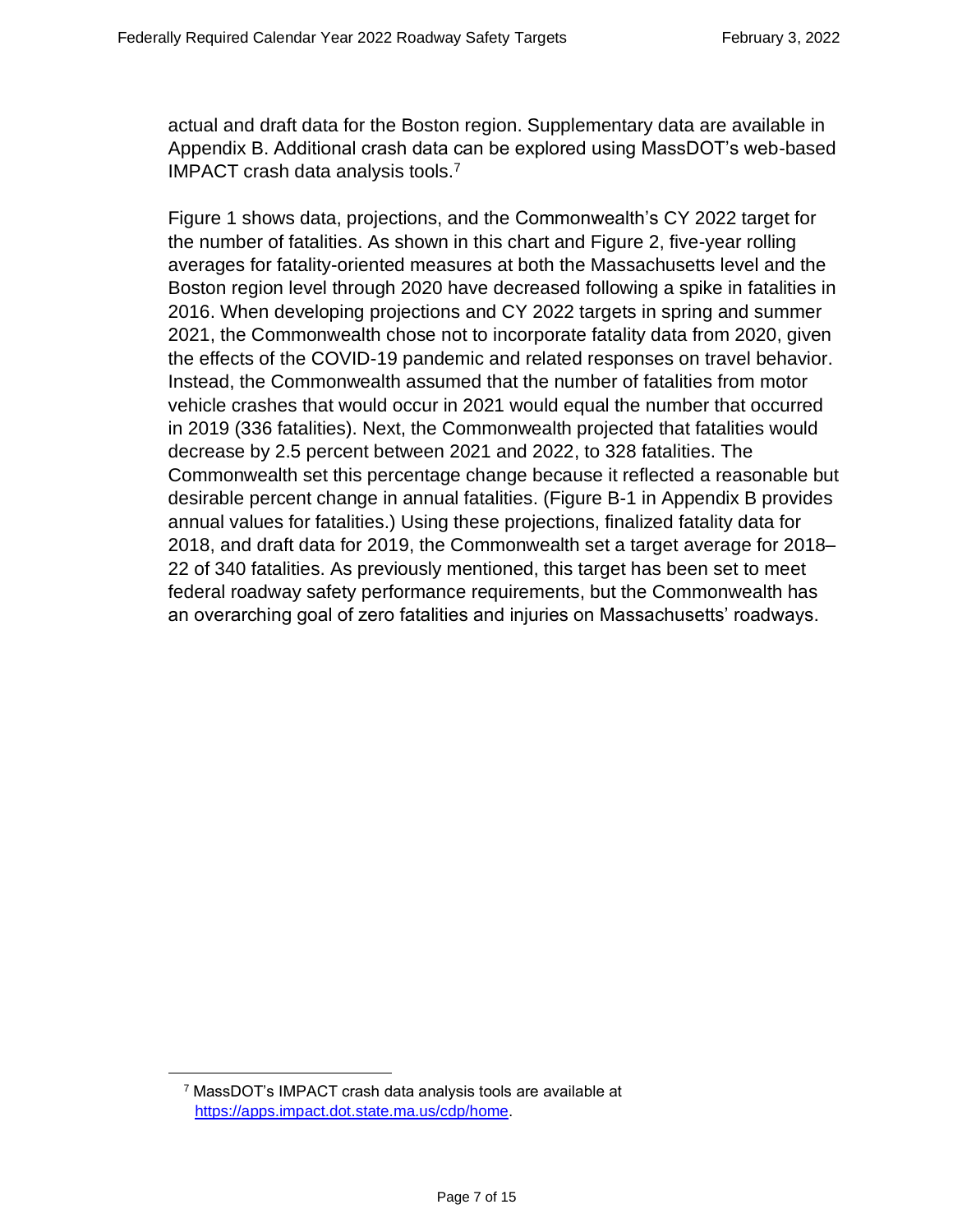

**Figure 1 Number of Fatalities**

Notes: Values reflect five-year rolling annual averages and have been rounded to the nearest integer. Draft 2019 and 2020 data in these averages are from May 2021(Massachusetts) and June 2021(Boston region). MA = Massachusetts. MPO = Metropolitan Planning Organization. Sources: National Highway Traffic Safety Administration Fatality Analysis and Reporting System, Massachusetts Department of Transportation, Boston Region MPO Staff.

The Commonwealth estimated fatality rates per 100 million VMT using actual, estimated, or projected values for fatalities, as previously discussed, along with recent and projected values for VMT. Because of the pandemic and related responses, VMT decreased in CY 2020 compared to prior years, though the Commonwealth anticipated that 2021 and 2022 VMT values would be higher, reflecting a gradual return to pre-pandemic levels of travel. Figure 2 shows data and projections pertaining to the fatality rate per 100 million VMT, including the Commonwealth's target 2018–22 average of 0.56 fatalities per 100 million VMT. (Figure B-2 in Appendix B provides annual VMT values.)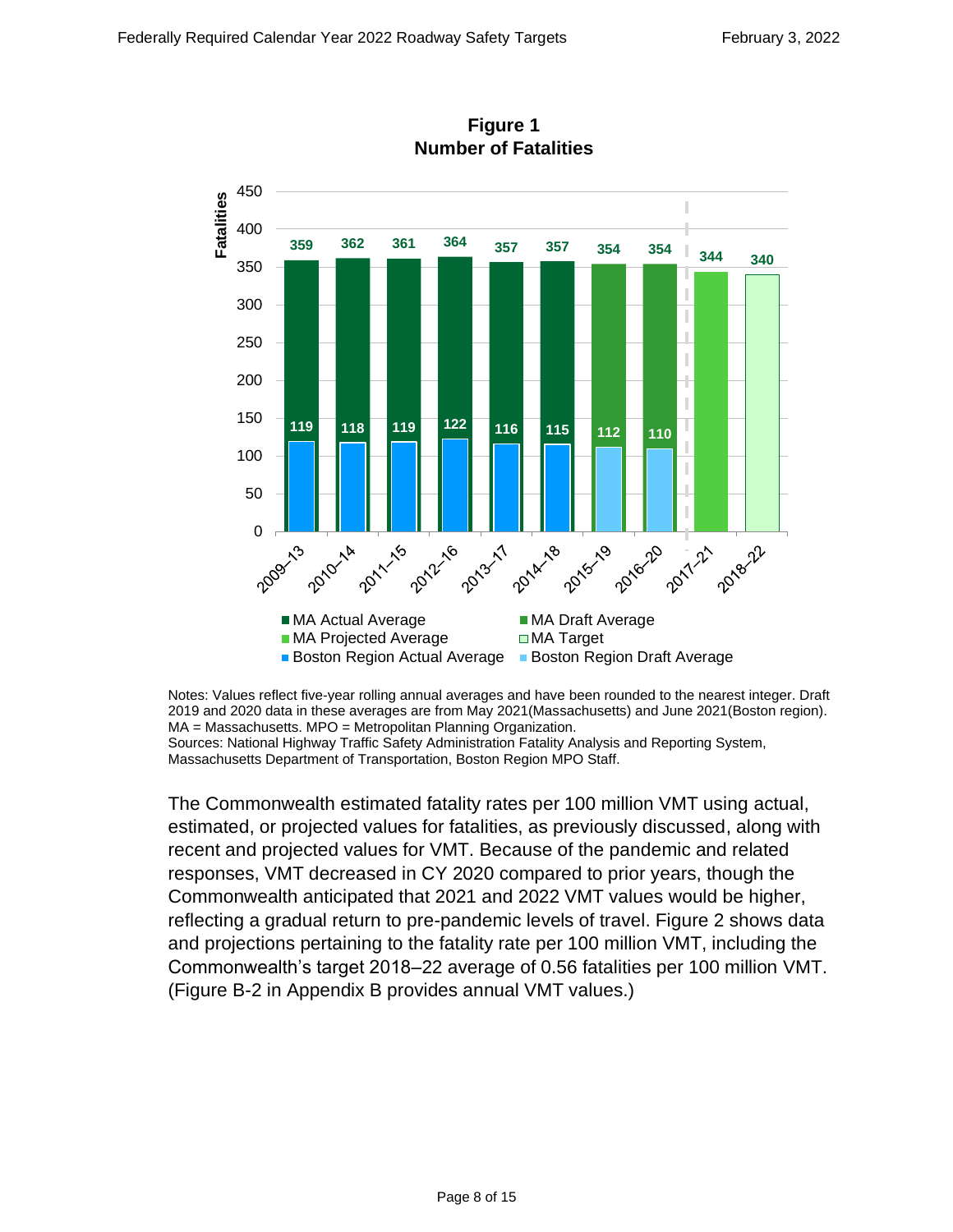

**Figure 2 Fatality Rate per 100 Million VMT**

Notes: Values reflect five-year rolling annual averages and have been rounded to the hundredths decimal place. Draft 2019 and 2020 fatality values in these averages are from May 2021 (for Massachusetts) and June 2021 (for the Boston region). MassDOT plans to revisit 2018 VMT data for future target-setting activities.

MA = Massachusetts. MPO = Metropolitan Planning Organization. VMT = Vehicle-Miles Traveled. Sources: National Highway Traffic Safety Administration Fatality Analysis and Reporting System, Massachusetts Department of Transportation, and Boston Region MPO Staff.

Figure 3 shows data, projections, and the Commonwealth's CY 2022 target for the number of serious injuries. (Figure B-3 in Appendix B provides annual values for serious injuries.) As shown in the chart and in Figure 4, five-year rolling averages for the serious injury-oriented measures have decreased over time at both the Massachusetts level and the Boston region level. To meet federal requirements, MassDOT updated its definition of serious injuries that are recorded in the Commonwealth's Crash Data System (CDS) as of January 2019.<sup>8</sup> This data change may have affected the count of serious injuries for 2019,

 $8$  As of April 15, 2019, states are required to define serious injuries using the definition of "Suspected Serious Injury (A)," as detailed in the Model Minimum Uniform Crash Criteria 4th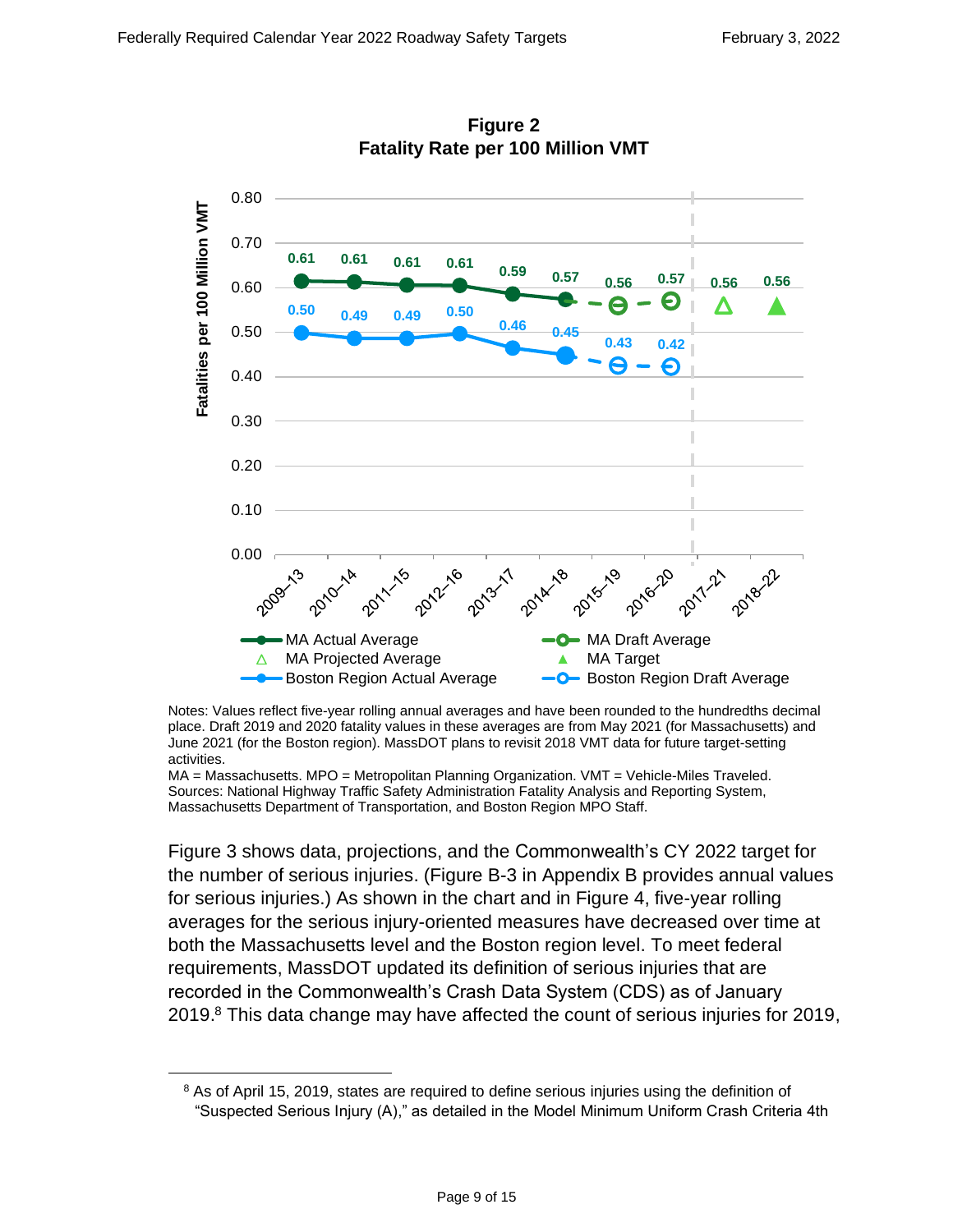and some local agencies are still transitioning to the new definition. The number of serious injuries that occurred in 2020, which was lower than previous years, was likely affected by the pandemic and related travel behavior changes. Given the circumstances affecting these 2019 and 2020 serious injury data, the Commonwealth assumed a three percent decrease in serious injuries between 2018 and 2021, and another four percent decrease between 2021 and 2022. These percent decrease values reflect reasonable but desirable changes in annual serious injuries. Based on these calculations, the Commonwealth set a target 2018–22 average of 2,504 serious injuries.



**Figure 3 Number of Serious Injuries**

Notes: Values reflect five-year rolling annual averages and have been rounded to the nearest integer. Draft 2019 and 2020 data in these averages are from May 2021 (for Massachusetts) and June 2021 (for the Boston region).

MA = Massachusetts. MPO = Metropolitan Planning Organization. VMT = Vehicle-Miles Traveled. Sources: Massachusetts Department of Transportation, and Boston Region MPO Staff.

Edition. Massachusetts Department of Transportation implemented this change in its statewide crash data system as of January 1, 2019.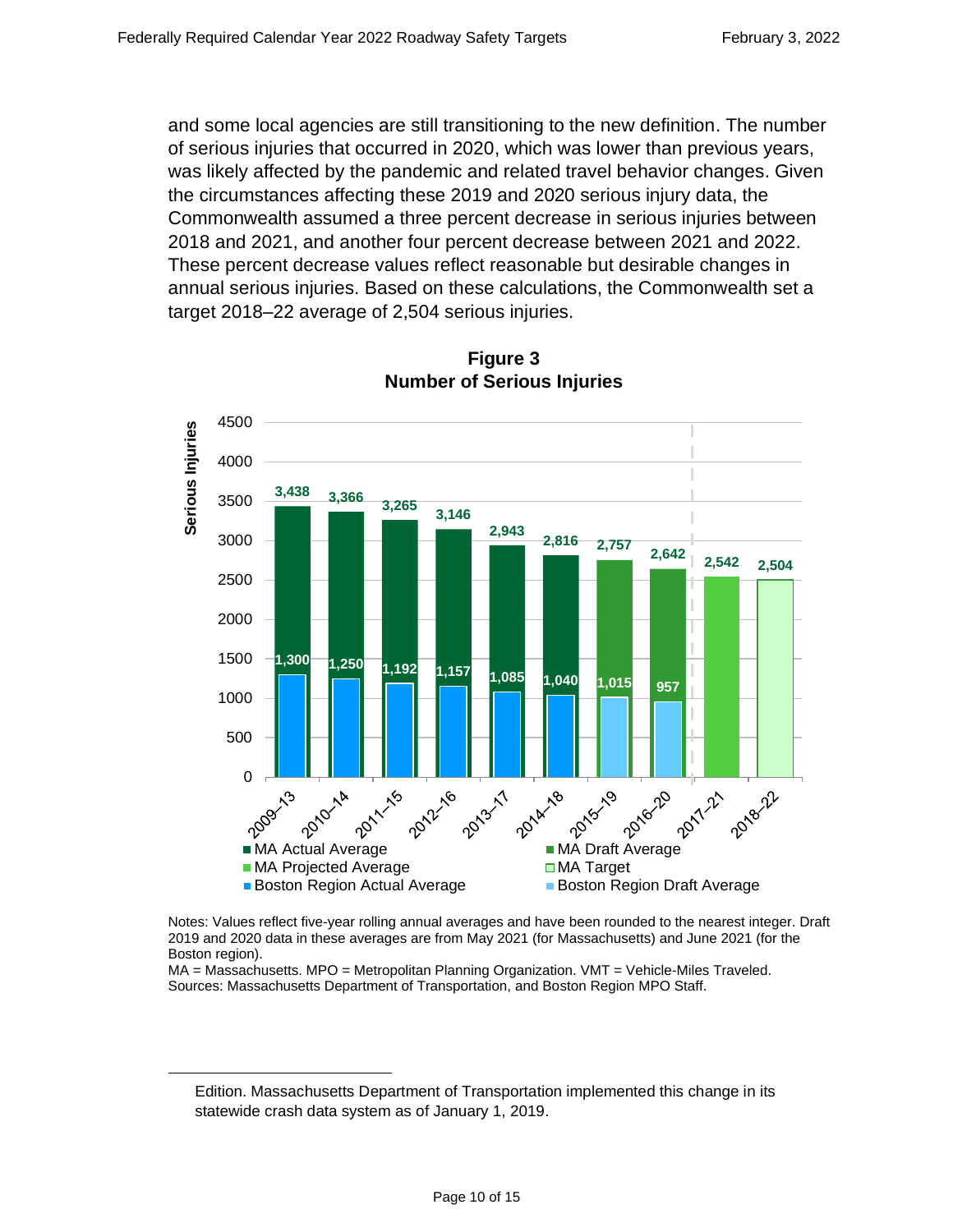Figure 4 shows data and projections pertaining to the serious injury rate per 100 million VMT, as well as the Commonwealth's target 2018–22 average of 4.11 serious injuries per 100 million vehicle-miles traveled.





Figure 5 shows data, projections, and the CY 2022 target for the number of nonmotorized fatalities and serious injuries. This category includes people who walk, bicycle, skate, or use wheelchairs or other mobility devices.<sup>9</sup> When developing this target, the Commonwealth considered fluctuations in the annual numbers of nonmotorized fatalities and nonmotorized serious injuries, including

Notes: Values reflect five-year rolling annual averages and have been rounded to the nearest integer. Draft 2019 and 2020 serious injuries data in these averages are from May 2021 (for Massachusetts) and June 2021 (for the Boston region). MassDOT plans to revisit 2018 VMT data for future target-setting activities. MA = Massachusetts. MPO = Metropolitan Planning Organization. VMT = Vehicle-Miles Traveled. Sources: Massachusetts Department of Transportation, Boston Region MPO Staff.

 $9$  For this reporting cycle, the Commonwealth has adjusted its inclusion criteria for nonmotorists by excluding the nonmotorist type "not reported." By manually inspecting crash data, the Commonwealth found that many people in this category were not actually bicyclists or pedestrians but bystanders (such as people who were in a building when it was struck by a vehicle).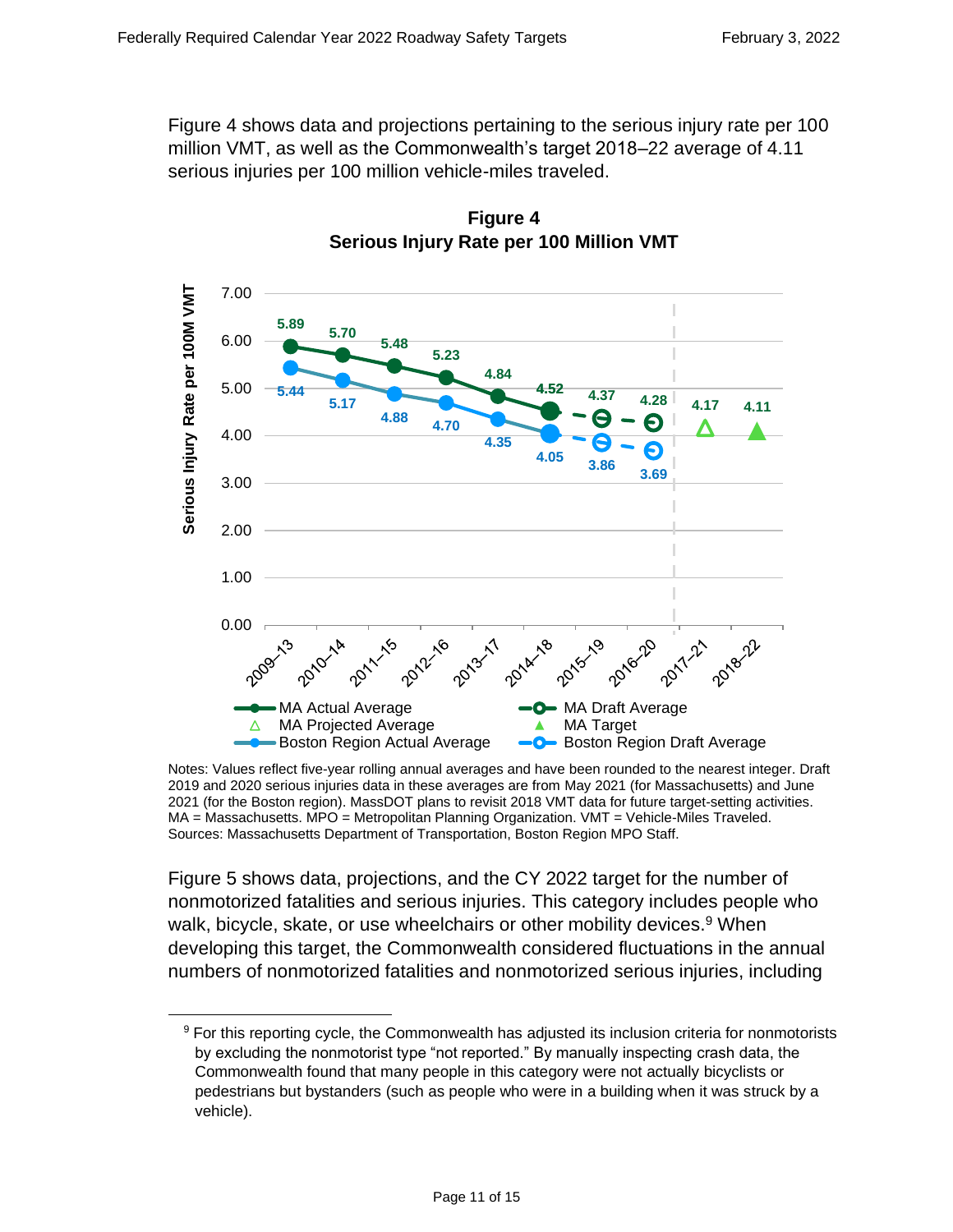the drop in both crash outcomes that occurred in 2020. (Figure B-4 in Appendix B shows annual values for combined nonmotorized fatalities and serious injuries while Figures B-5 and B-6 show annual values for nonmotorized fatalities and nonmotorized serious injuries, respectively.) The Commonwealth assumed that the number of 2021 nonmotorized fatalities and serious injuries would equal the 2017–19 average and assumed that this 2021 value would decrease by two percent between 2021 and 2022 (a reasonable but desirable change). Using these calculations, the Commonwealth set a target average for 2018–22 of 471 nonmotorized fatalities and serious injuries.

Figure 5 shows recent decreases in the five-year rolling average of nonmotorized fatalities and serious injuries for both Massachusetts and the Boston region. However, on average, the Boston region makes up a larger share of nonmotorized fatalities and serious injuries in Massachusetts than of overall fatalities or of overall serious injuries. This safety performance area in particular should be addressed through coordinated planning, investment, and strategy implementation between the Massachusetts Department of Transportation (MassDOT), the Boston Region MPO, the region's municipalities, and other stakeholders.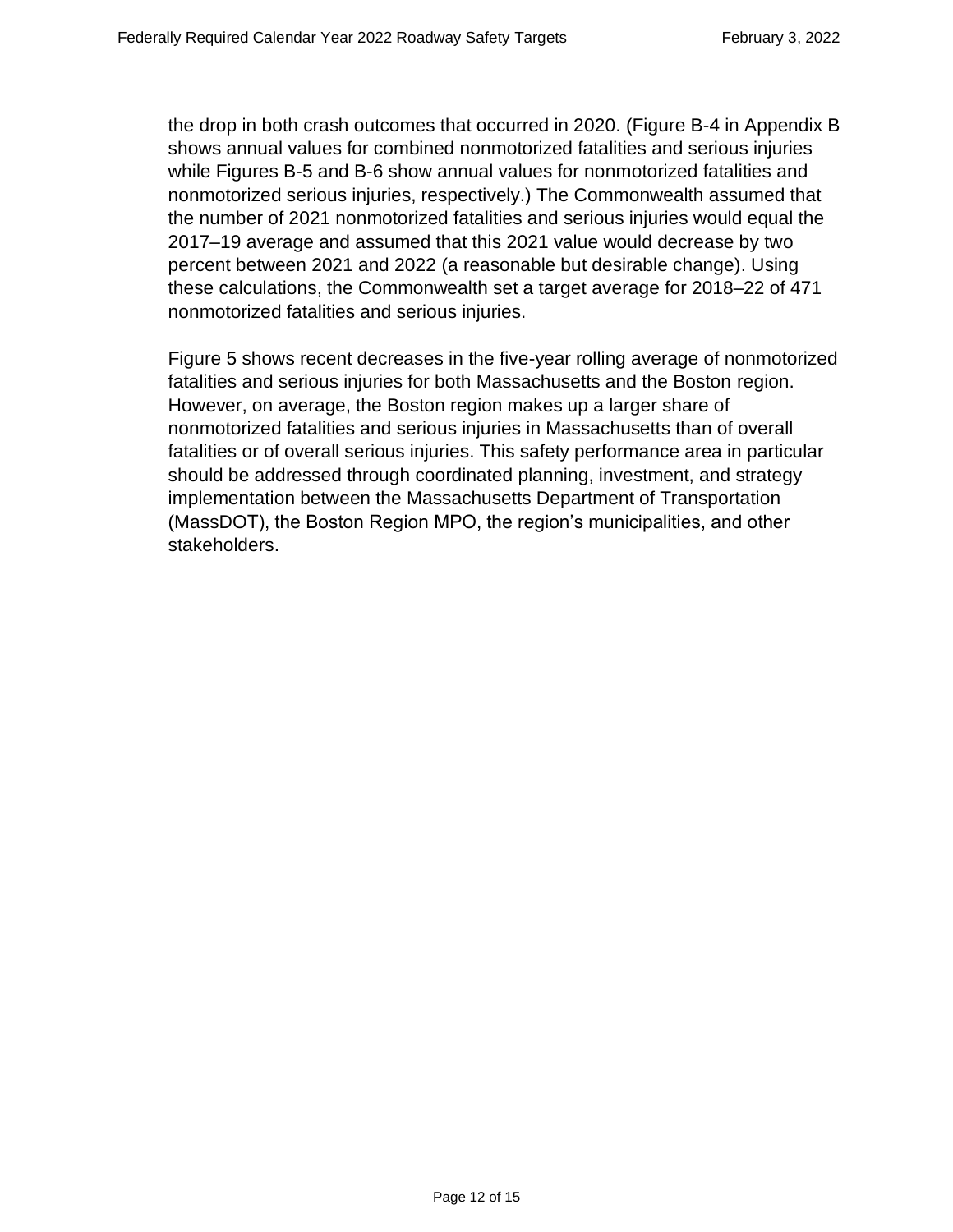

**Figure 5 Number of Nonmotorized Fatalities and Serious Injuries**

Notes: Values reflect five-year rolling annual averages and have been rounded to the nearest integer. Draft 2019 and 2020 data in these averages are from May 2021 (for Massachusetts) and June 2021 (for the Boston region).

MA = Massachusetts. MPO = Metropolitan Planning Organization. VMT = Vehicle-Miles Traveled. Sources: Massachusetts Department of Transportation and Boston Region MPO Staff.

### **4 REQUESTED ACTION AND NEXT STEPS**

MPO staff recommends that the Boston Region MPO vote to support the Commonwealth's CY 2022 roadway safety performance targets. This option would satisfy federal requirements and would reflect the way the MPO will need to collaborate with the Commonwealth on safety strategies to reduce fatalities and injuries in the Boston region, which include education campaigns and driver behavior laws as well as infrastructure investment. Should the MPO select this target-setting approach, staff will present and describe these targets in the performance chapters of the federal fiscal years 2023–27 TIP document. FHWA will review the Commonwealth's progress with respect to its targets once data are available and will notify the Commonwealth about whether it has met or made significant progress toward its safety performance targets. MPO staff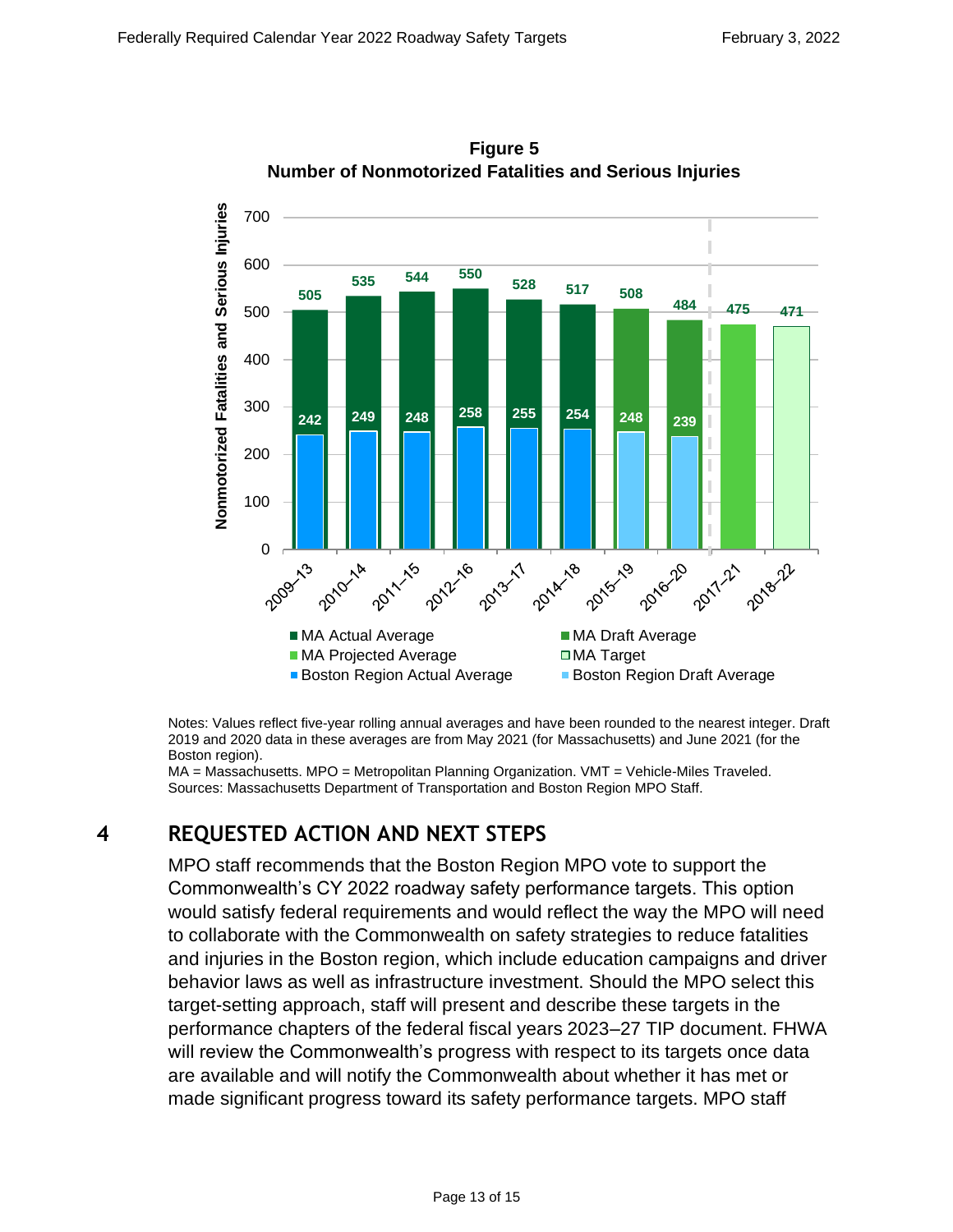expects that the FHWA will report on Massachusetts' progress toward CY 2022 targets in CY 2024.

The Boston Region MPO, MassDOT, the region's municipalities, and other stakeholders will need to work together on planning and investment activities that will support improvements in roadway safety outcomes. These activities include addressing factors driving fatalities during the pandemic, such as increased instances of speeding and decreased use of occupant protections such as seatbelts. There are many opportunities in CY 2022 to collaborate on these issues, including the start of work on the next SHSP and the MPO's next Long-Range Transportation Plan and Needs Assessment. Other resources and support may become available as the US DOT establishes its first National Roadway Safety Strategy and begins to implement transportation-safety-oriented components of the BIL.<sup>10</sup> MPO staff hope the data presented here can serve as a springboard for future discussions about how to leverage opportunities to improve roadway safety in the region.

#### MS/ms

Appendix A: Federal Roadway Safety Performance Rules Appendix B: Supplementary Roadway Safety Performance Charts

<sup>&</sup>lt;sup>10</sup> US Department of Transportation. "NHTSA Announces \$260 Million in Grants for Highway Safety Programs Made Possible by the Bipartisan Infrastructure Law." December 16, 2021. Accessed January 24, 2022, at [https://www.transportation.gov/briefing-room/nhtsa](https://www.transportation.gov/briefing-room/nhtsa-announces-260-million-grants-highway-safety-programs-made-possible-bipartisan)[announces-260-million-grants-highway-safety-programs-made-possible-bipartisan.](https://www.transportation.gov/briefing-room/nhtsa-announces-260-million-grants-highway-safety-programs-made-possible-bipartisan)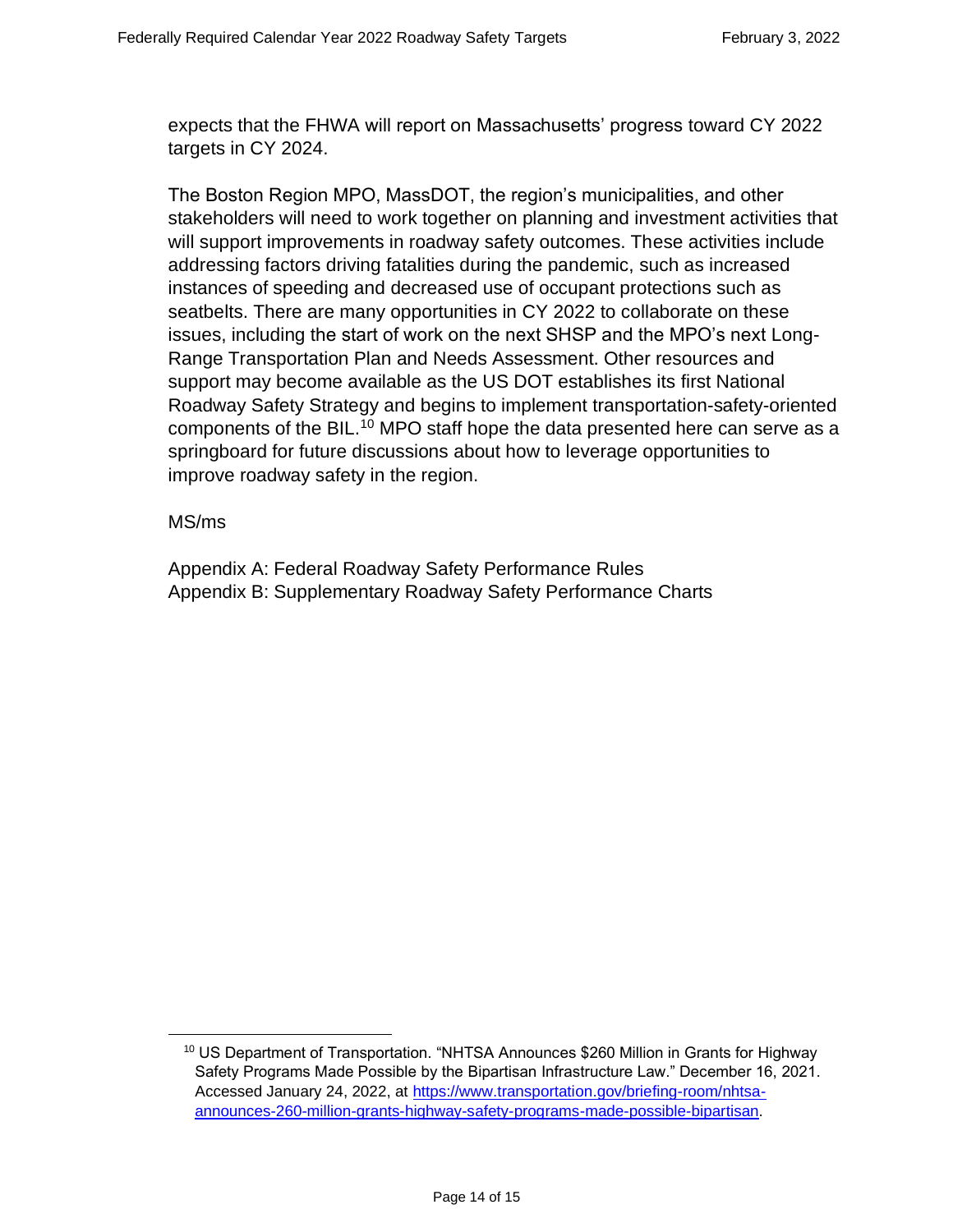The Boston Region Metropolitan Planning Organization (MPO) operates its programs, services, and activities in compliance with federal nondiscrimination laws including Title VI of the Civil Rights Act of 1964 (Title VI), the Civil Rights Restoration Act of 1987, and related statutes and regulations. Title VI prohibits discrimination in federally assisted programs and requires that no person in the United States of America shall, on the grounds of race, color, or national origin (including limited English proficiency), be excluded from participation in, denied the benefits of, or be otherwise subjected to discrimination under any program or activity that receives federal assistance. Related federal nondiscrimination laws administered by the Federal Highway Administration, Federal Transit Administration, or both, prohibit discrimination on the basis of age, sex, and disability. The Boston Region MPO considers these protected populations in its Title VI Programs, consistent with federal interpretation and administration. In addition, the Boston Region MPO provides meaningful access to its programs, services, and activities to individuals with limited English proficiency, in compliance with U.S. Department of Transportation policy and guidance on federal Executive Order 13166.

The Boston Region MPO also complies with the Massachusetts Public Accommodation Law, M.G.L. c 272 sections 92a, 98, 98a, which prohibits making any distinction, discrimination, or restriction in admission to, or treatment in a place of public accommodation based on race, color, religious creed, national origin, sex, sexual orientation, disability, or ancestry. Likewise, the Boston Region MPO complies with the Governor's Executive Order 526, section 4, which requires that all programs, activities, and services provided, performed, licensed, chartered, funded, regulated, or contracted for by the state shall be conducted without unlawful discrimination based on race, color, age, gender, ethnicity, sexual orientation, gender identity or expression, religion, creed, ancestry, national origin, disability, veteran's status (including Vietnam-era veterans), or background.

A complaint form and additional information can be obtained by contacting the MPO or at [http://www.bostonmpo.org/mpo\\_non\\_discrimination.](http://www.bostonmpo.org/mpo_non_discrimination) 

To request this information in a different language or in an accessible format, please contact

Title VI Specialist Boston Region MPO 10 Park Plaza, Suite 2150 Boston, MA 02116 [civilrights@ctps.org](mailto:civilrights@ctps.org)

#### **By Telephone:**

857.702.3702 (voice)

For people with hearing or speaking difficulties, connect through the state MassRelay service:

- **Relay Using TTY or Hearing Carry-over:** 800.439.2370
- **Relay Using Voice Carry-over:** 866.887.6619
- **Relay Using Text to Speech: 8**66.645.9870

For more information, including numbers for Spanish speakers, visit [https://www.mass.gov/massrelay.](https://www.mass.gov/massrelay)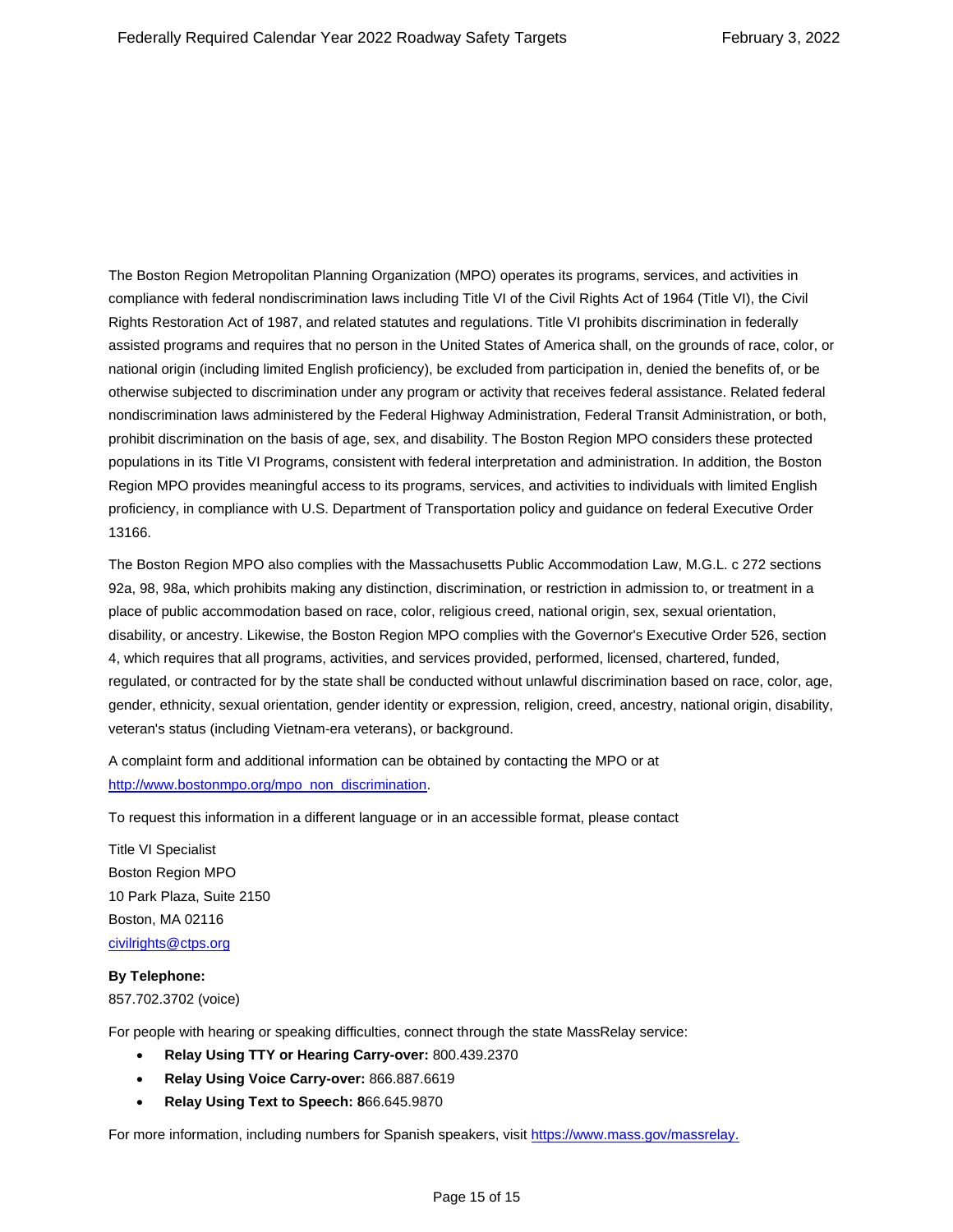## **APPPENDIX A: FEDERAL ROADWAY SAFETY PERFORMANCE RULES**

Several federal rules pertain to performance-based planning and programming (PBPP) practices for roadway safety and inform this aspect of the Boston Region's Metropolitan Planning Organization's (MPO) PBPP process:

- The Statewide and Nonmetropolitan Transportation Planning and Metropolitan Transportation Planning final rule establishes requirements for state and MPO planning processes, including those pertaining to performance-based decision making, target setting, and reporting. (23 Code of Federal Regulations [CFR] Parts 450 and 771 and 49 CFR Part 613)
- The Highway Safety Improvement Program rule includes requirements for states to report annually on targets and progress for federally identified highway safety performance measures. (23 CFR Part 494)
- The National Performance Management Measures: Highway Safety Improvement Program rule identifies the relevant performance measures. (23 CFR Part 490)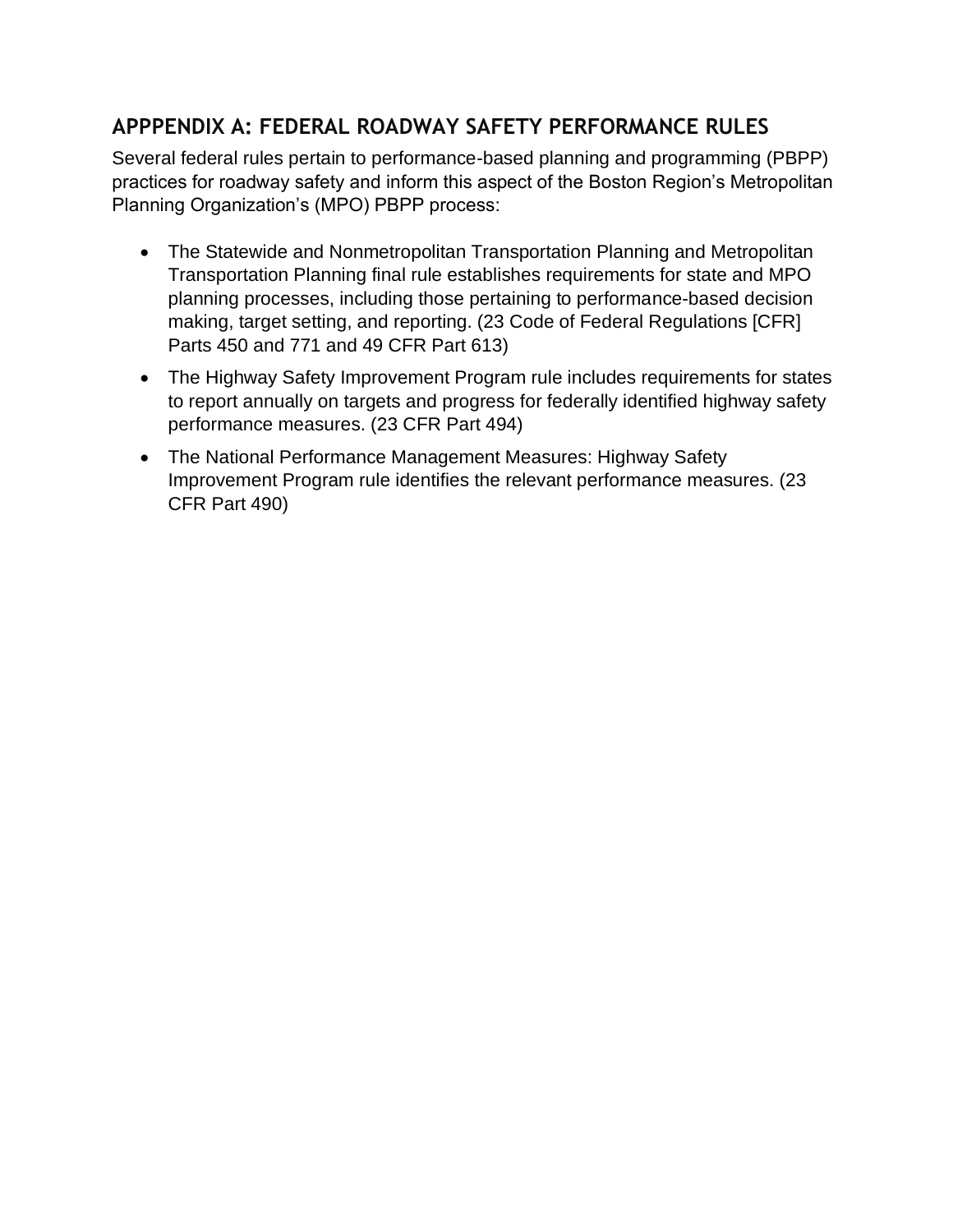### **APPPENDIX B: SUPPLEMENTARY ROADWAY SAFETY PERFORMANCE DATA**

The figures in this appendix provide additional roadway safety performance data, which inform the performance measures and targets shown in Figures 1 through 5 in the memorandum. Data are presented annually, so the figures show the year-to-year fluctuations that are evened out in the five-year rolling averages included in Figures 1 through 5. Projections for Massachusetts values follow the methods outlined in the memorandum.



### **Figure B-1 Number of Fatalities (Annual)**

Notes: Draft 2019 and 2020 fatality values are from May 2021 (for Massachusetts) and June 2021 (for the Boston region).

MA = Massachusetts. MassDOT = Massachusetts Department of Transportation. MPO = Metropolitan Planning Organization.

Sources: National Highway Traffic Safety Administration Fatality Analysis and Reporting System, MassDOT, and Boston Region MPO Staff.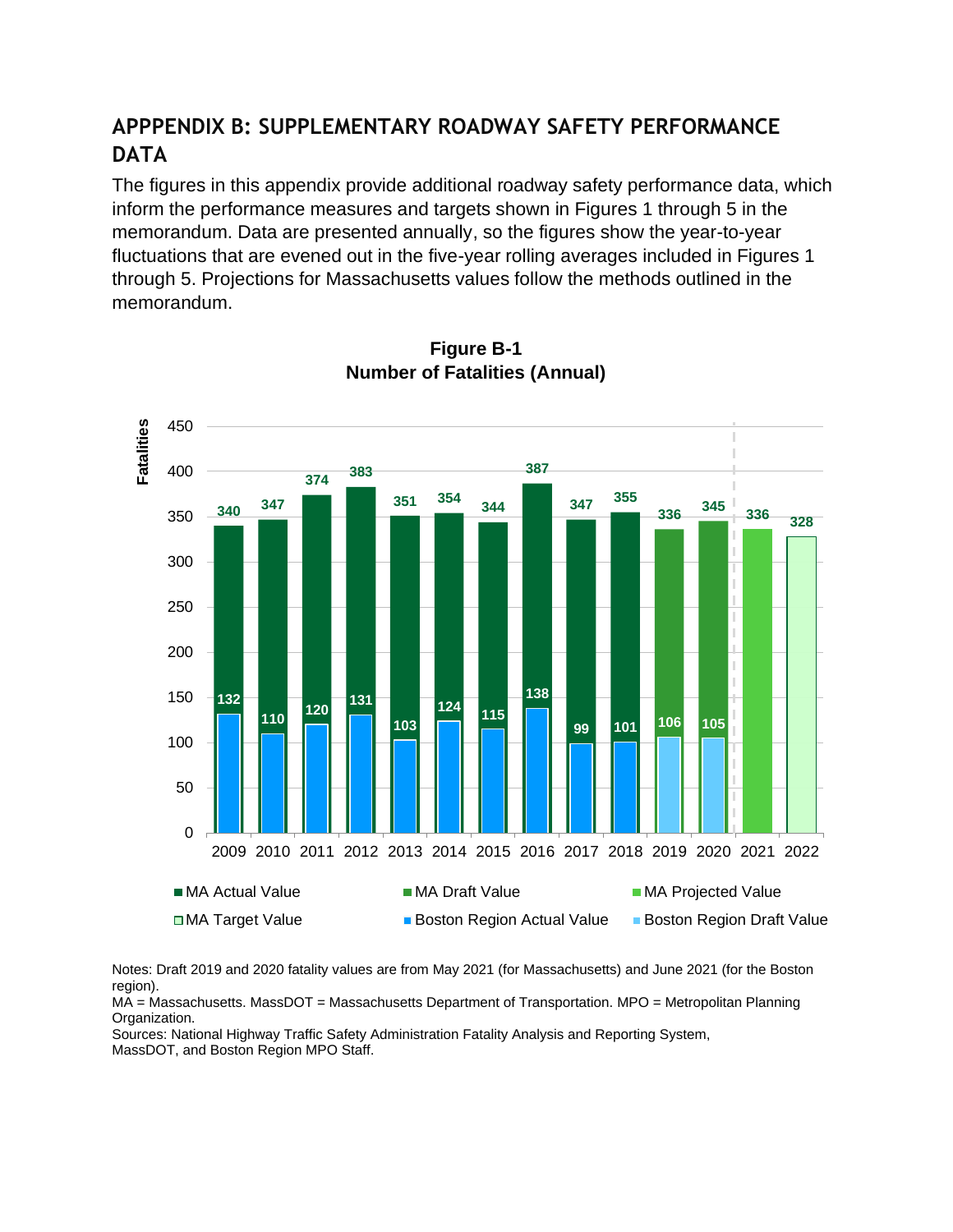

**Figure B-2 Annual Vehicle-Miles Traveled**

Notes: MassDOT plans to revisit 2018 VMT data for future target setting activities. CY = Calendar Year. MA = Massachusetts. MassDOT = Massachusetts Department of Transportation. MPO = Metropolitan Planning Organization. VMT = Vehicle-Miles Traveled. Sources: MassDOT and Boston Region MPO Staff.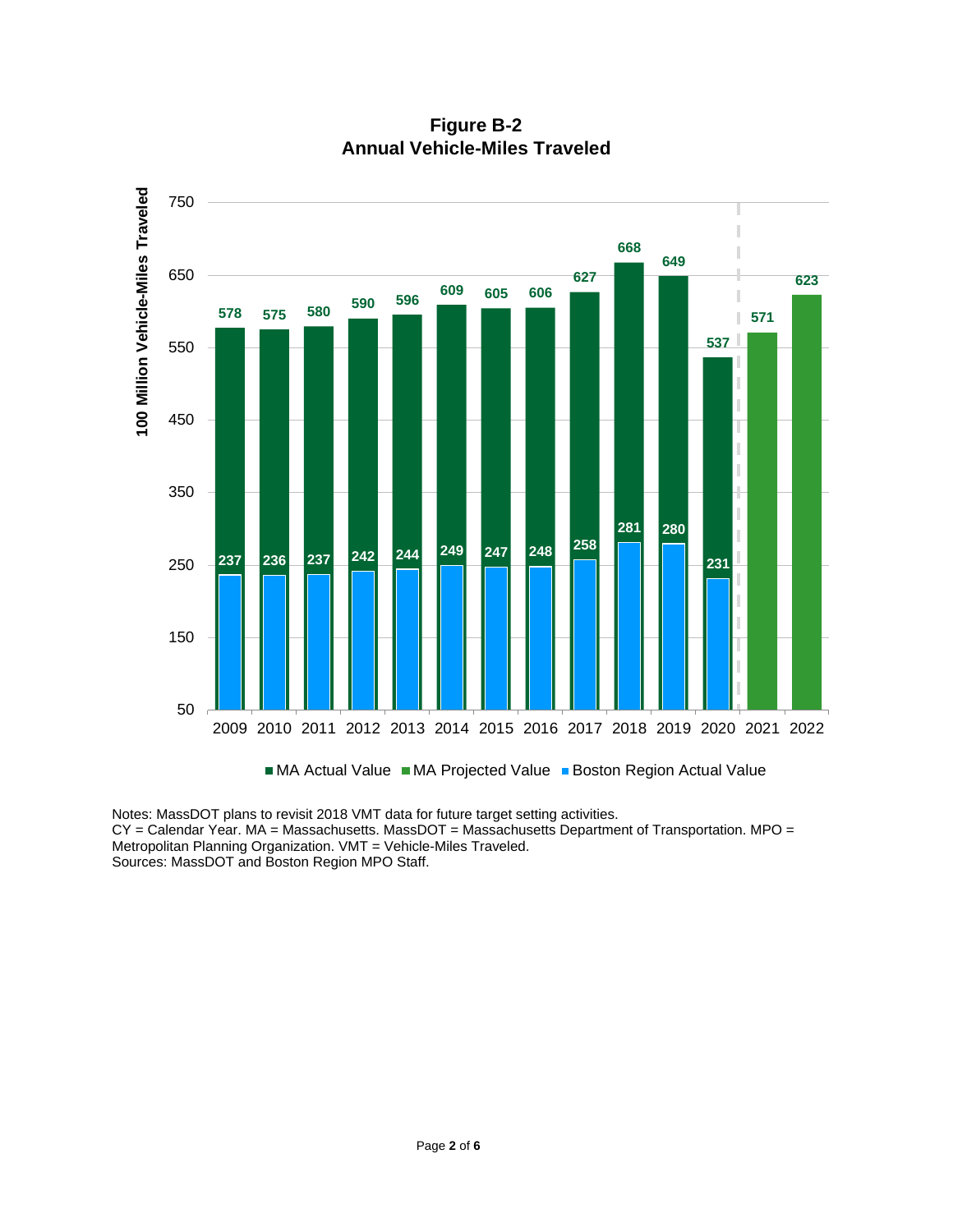

**Figure B-3 Number of Serious Injuries (Annual)**

Notes: Draft 2019 and 2020 serious injury values are from May 2021 (for Massachusetts) and June 2021 (for the Boston region).

MA = Massachusetts. MPO = Metropolitan Planning Organization. VMT = Vehicle-Miles Traveled. Sources: Massachusetts Department of Transportation and Boston Region MPO Staff.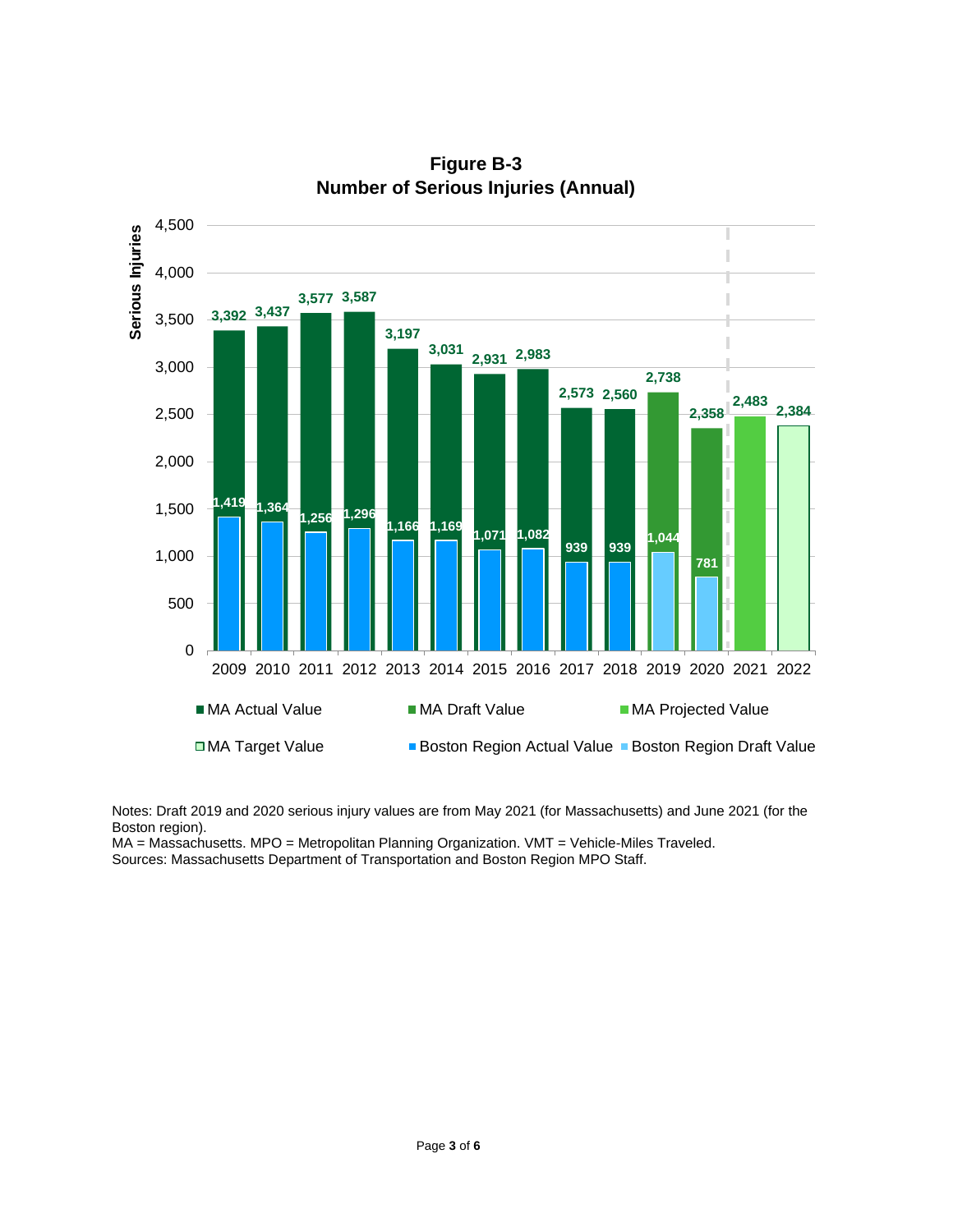

**Figure B-4 Number of Nonmotorized Fatalities and Serious Injuries (Annual)**

Notes: Draft 2019 and 2020 fatality and serious injury values are from May 2021 (for Massachusetts) and June 2021 (for the Boston region). Data for non-motorized serious injuries has been modified from previous years to exclude the "not-reported" nonmotorist type.

MA = Massachusetts. MPO = Metropolitan Planning Organization. VMT = Vehicle-Miles Traveled.

Sources: National Highway Traffic Safety Administration Fatality Analysis and Reporting System, Massachusetts Department of Transportation, and Boston Region MPO Staff.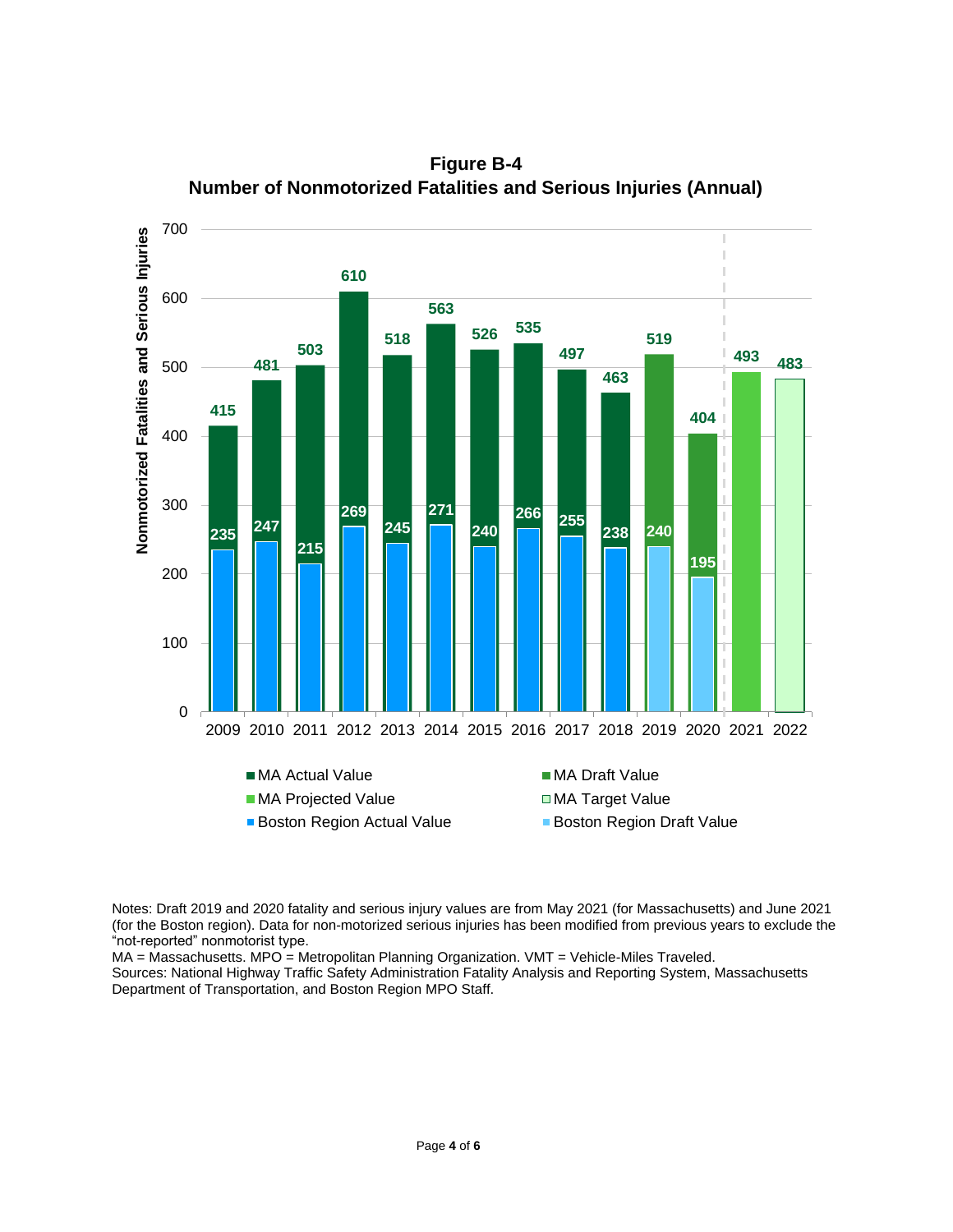

**Figure B-5 Number of Nonmotorized Fatalities (Annual)**

Notes: Draft 2019 and 2020 fatality values are from May 2021 (for Massachusetts) and June 2021 (for the Boston region).

MA = Massachusetts. MPO = Metropolitan Planning Organization.

Sources: National Highway Traffic Safety Administration Fatality Analysis and Reporting System, Massachusetts Department of Transportation, and Boston Region MPO Staff.